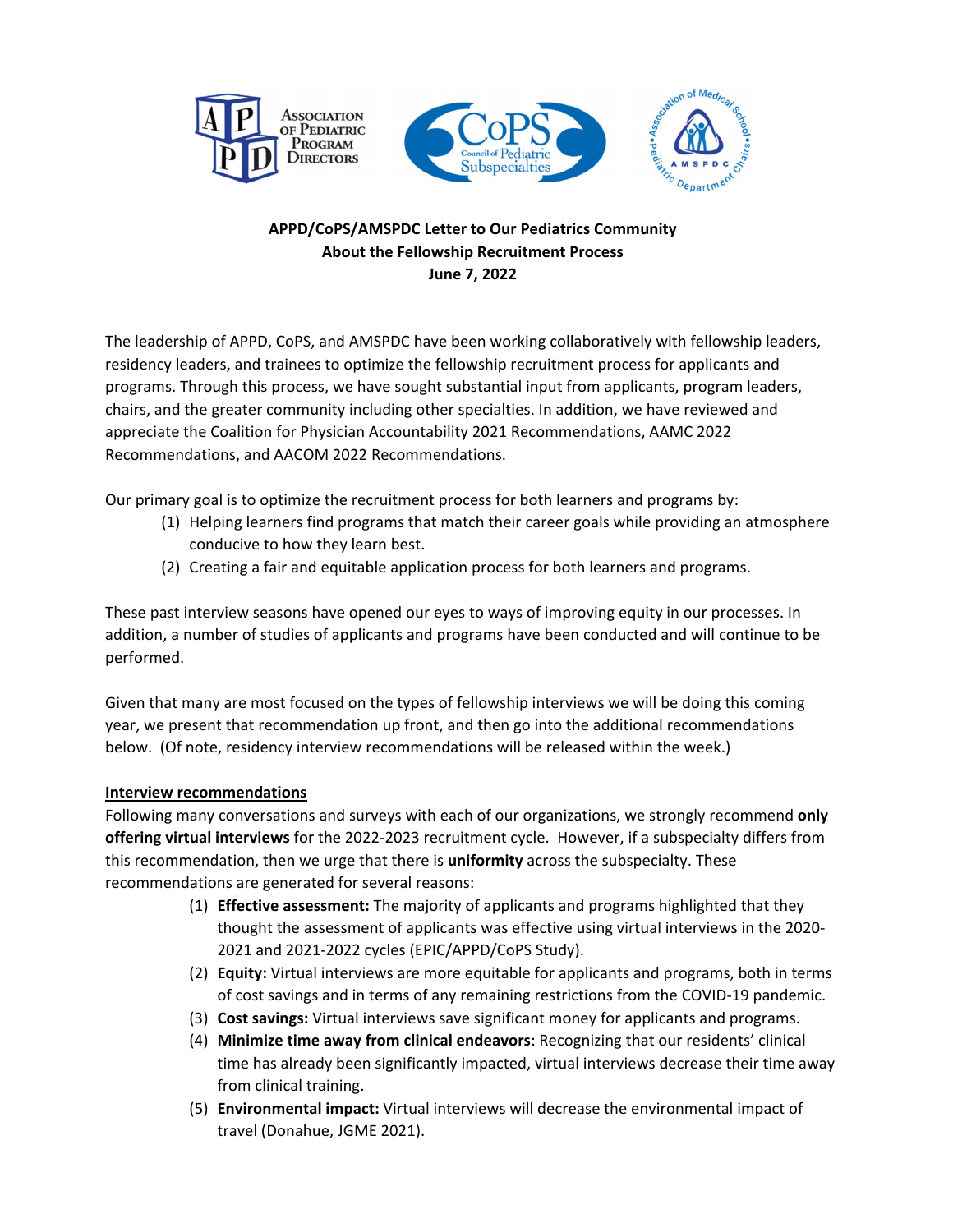Virtual interviews should be used for all applicants, including local ones, to have a more equitable process. In addition, programs should follow all institutional rules set by their DIOs regardless of any other recommendations.

### **In‐Person Second Looks**

Offering in‐person second looks can put undue pressure and economic burden on applicants and extend the interview season for both applicants and programs. For the 2022‐2023 application cycle, we recommend programs **do not provide program‐hosted in‐person second looks.**

As alternatives to program‐hosted in‐person visits:

- 1. Programs may provide information about the surrounding area. Applicants have asked for guides/recommendations for applicants to get to know the region/city/area on their own.
- 2. Programs may hold virtual sessions.
- 3. GME/Institutions may host second looks as noted below.

If your subspecialty society and institution do allow in‐person second looks, then we recommend that the applicants not meet with program leadership during that in‐person visit. We also recommend emphasizing that attending the in‐person look will not improve the applicant's position on the rank list (to help decrease pressure on applicants).

### **Commitment to continuing to study and learn what is best for pediatrics**

There are many studies in progress to understand virtual and in person interviews. We will continue to review this data as it is available to recommend what is best for the applicants and programs in pediatrics for subsequent years.

*In addition, we have developed the following recommendations for applicants and programs to adopt and incorporate into their recruitment planning processes.* 

### **Recommendations to Fellowship Applicants**

- 1. General guidance:
	- a. We are excited that you are pursuing a pediatric subspecialty. Our program leaders are here to help you navigate this process!
	- b. We recognize that you may have had variable clinical, research, advocacy, and other extracurricular experiences due to the impact of the COVID‐19 pandemic. We have provided fellowship directors with guidance on how to perform a holistic review of applicants in order to mitigate the challenges created by the COVID‐19 pandemic.
- 2. Application Considerations:
	- a. Each applicant should discuss their individual situation with their pediatric advisors to determine the optimal number of fellowship programs to which they should apply.
	- b. The CoPS website provides additional information about subspecialties at: https://www.pedsubs.org/about-cops/subspecialty-descriptions/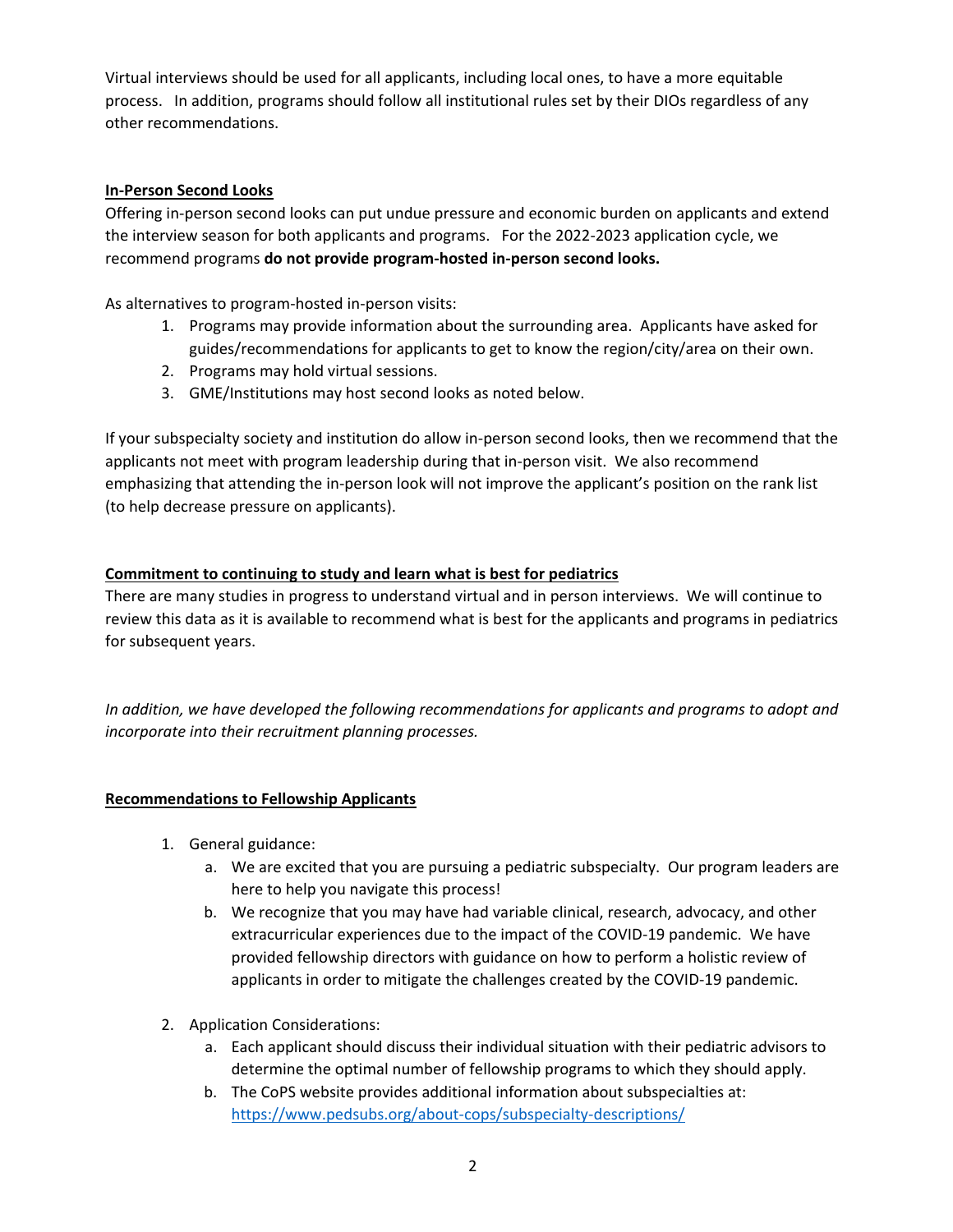- 1. Faculty Contacts are included within each Subspecialty Description, and at this link: https://www.pedsubs.org/faculty‐contacts/. CoPS Faculty Contact(s) for your subspecialty of interest could be a valuable mentor and provide guidance about applications.
- 2. CoPS subspecialty representatives are also available for this consultation: https://www.pedsubs.org/membership/representatives/
- 3. Learning about individual programs:
	- a. We encourage all applicants to review websites of programs they are interested in.
	- b. To learn more about individual programs, we will be offering "Specialty Information Sessions" in July for applicants to learn more about individual programs. Program leadership will be in individual zoom rooms and you can visit with programs you are interested in.
- 4. Pre‐interview:
	- a. Please make sure you have a secure internet connection for your virtual interviews. If you have any concerns about this, please let your residency program director know and they can help you.
	- b. Please review any materials the programs send you in advance of your interview.
- 5. Interviews:
	- a. Let programs know at least 2 weeks ahead of time if canceling an interview. This will allow programs to fill these slots with alternate candidates.
	- b. Please do not record interviews.
- 6. Post‐interview communication:
	- a. We discourage post‐interview communication unless it is a thank you note or you have specific questions or updates to provide.
	- b. Please do not send letters of intent or "love letters".

### **Recommendations to Residency Programs**

- 1. In advising applicants:
	- i. The CoPS website provides additional information about subspecialties at: https://www.pedsubs.org/about‐cops/subspecialty‐descriptions/
		- 1. Faculty Contacts are included within each Subspecialty Description, and at this link: https://www.pedsubs.org/faculty‐contacts/. CoPs Faculty Contact(s) can provide mentorship to residents.
		- 2. CoPS subspecialty representatives are also available for mentorship: https://www.pedsubs.org/membership/representatives/
- 2. In writing letters of recommendation:
	- a. We recommend that the Residency Program Director provide a letter of recommendation for each applicant that addresses the following topics:
		- i. Clinical abilities
		- ii. Academic goals and accomplishments to date
		- iii. Leadership skills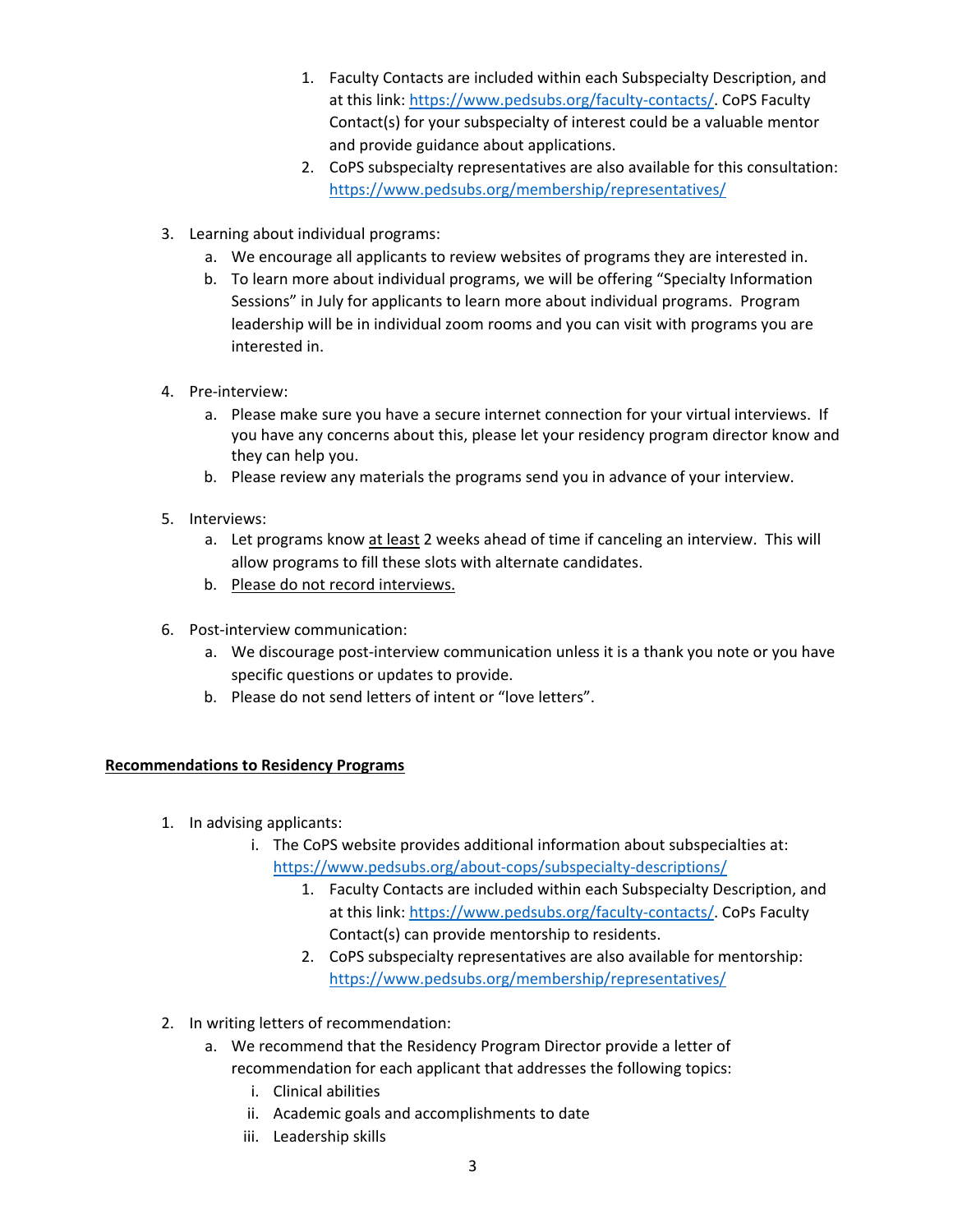- iv. The Program Directors' assessment of the applicant's academic portfolio and their long‐term potential in their chosen career path
- b. Please address if/how the applicant's rotations were changed due to the COVID‐19 pandemic.

# **Recommendations to Fellowship Programs**

- 1. Advertising programs:
	- a. To assist programs in advertising their programs, we will be offering "Specialty Information Sessions" in July for applicants to learn more about individual programs. Program leadership will have the opportunity to be in a zoom room and have interested applicants come visit you. You will create an informational poster about your fellowship program.
- 2. Reviewing applications:
	- a. We support holistic review of applications, recognizing that access to different clinical, research, extracurricular, work, and other experiences vary significantly at baseline due to structural and systemic barriers due to race/ethnicity, gender, gender identity, LGBTQ+, disabilities, socioeconomics, and have been further impacted by the COVID‐19 pandemic.
	- b. Recognize that residents may have experienced non‐traditional rotations during the pandemic, including virtual learning experiences and on‐line educational programming. In addition, residents' research opportunities were likely impacted, so that they may have had fewer presentations and publications than applicants did pre‐pandemic.
	- c. Decrease your requirements for the number of pediatrics subspecialty letters realizing that residents may have restricted access to clinical rotations.
- 3. Offering interviews:
	- a. Offer at least as many interview spots as applicants invited
	- b. Interview offers should be sent in the late afternoons, recognizing that applicants are often busier with clinical work in the morning (please note time zones).
	- c. Allow a minimum of 72 hours to respond to interview invites before releasing the spot to another applicant.
	- d. Communicate with applicants as early as possible if they will receive an interview offer, be waitlisted, or not be offered an interview.
	- e. Please be as flexible with scheduling as possible.
	- f. In preparing for the interview day, we recommend asking applicants if they need any accommodations to make their interview experience the most productive possible.
	- g. Please offer a tech check for applicants to test their systems prior to virtual interviews either earlier the same day or at a convenient time prior to the interview.
- 3. Pre‐interview Materials:
	- a. Programs are encouraged to provide as much program information ahead of the interview day as possible so that the interview day can be focused on 1:1 or small group interactions.
	- b. We recommend updating websites, digital brochures, videos, and other resources to highlight important aspects of your program.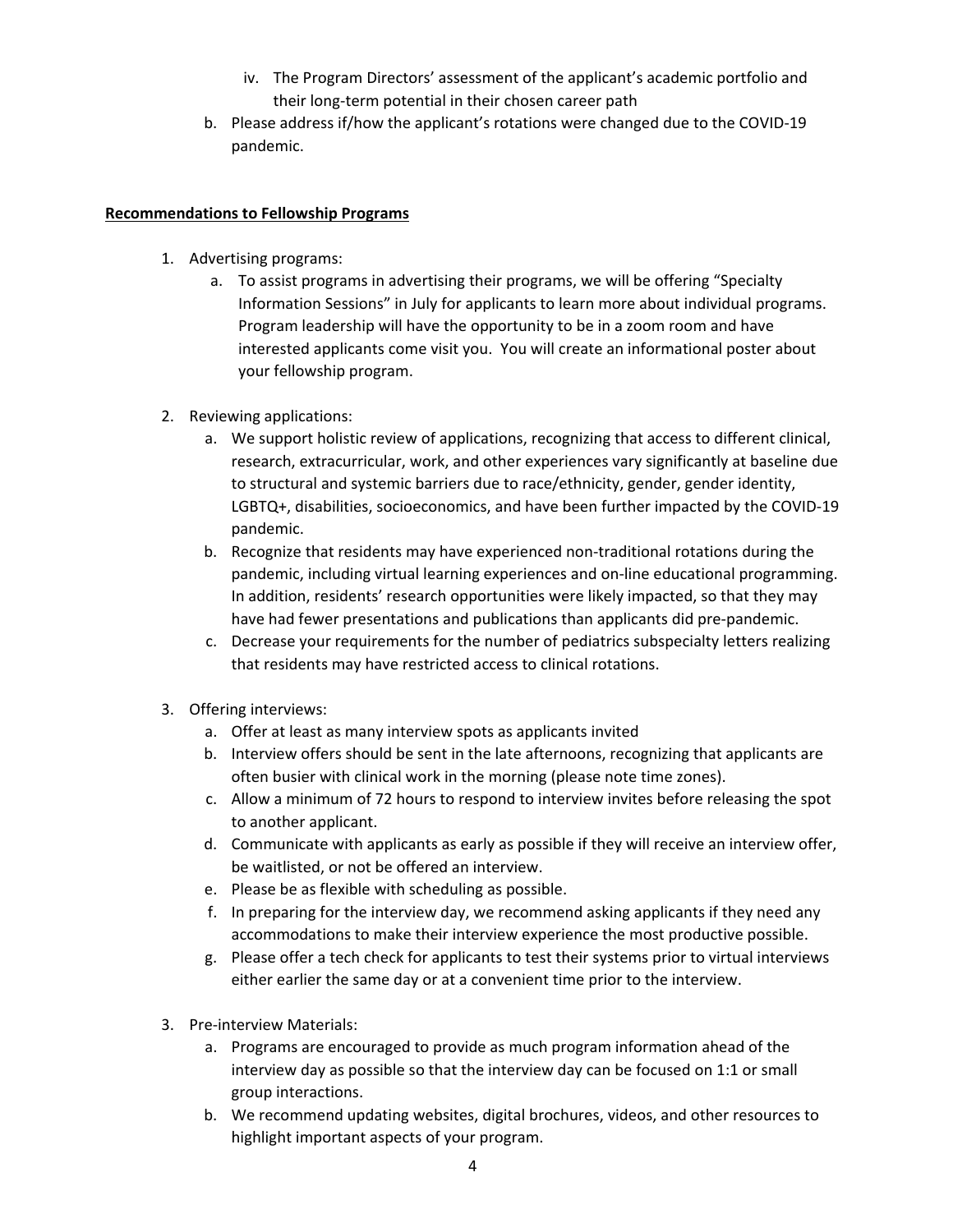- c. Consider highlighting/pre‐recording an example teaching session.
- 4. Interviews:
	- a. We strongly recommend only offering virtual interviews for this year's Match cycle for the reasons listed on page 1 of this document.
	- b. Virtual interviews should be used for all applicants, including local ones, to have a more equitable process.
	- c. In moving to virtual interviews, programs should develop strategies that will showcase your program virtually. The APPD Coordinator Executive Committee has developed an outstanding virtual interview toolkit available in the APPD ShareWarehouse to help programs prepare (https://www.appd.org/resources‐programs/share‐warehouse/).
	- d. Please offer the daytime components of the interview day (individual interviews, conferences, tours, etc) on the same day (i.e., not spread across multiple days) to make scheduling easier for applicants.
	- e. Remember the time zones that your applicants are in when scheduling interview days.
	- f. It is reasonable to offer a few optional informational sessions/programmatic overviews or social/meet and greet with residents/fellows over the course of the interview season that are not on the official interview day.
	- g. Consider hosting an optional virtual information session with UIM faculty and fellows as an informal chance to meet members of the UIM community at the program.
	- h. Please do not record interviews.
	- i. Of note, this recommendation of virtual interviews is for the 2022‐2023 cycle, and we will reevaluate future cycles as we collect more information.
- 5. Second looks:
	- a. In‐person second looks can put undue pressure and an economic burden on applicants and extend the interview season for both applicants and programs. We recommend that programs develop guides/recommendations for applicants to get to know the region/city/area on their own.
	- b. If your subspecialty and institution allows in‐person second looks then we recommend that the applicants not meet with program leadership during that in‐person visit. Work with your GME office to establish a fair process to host applicants for a second look.
	- c. If offering an in‐person second look, we recommend emphasizing that attending the in‐ person look will not improve the applicant's rank on the rank list (to help decrease pressure on applicants).
- 6. Post‐interview communication:
	- a. All communication needs to abide by NRMP requirements.
	- b. We recommend post-interview communication to be limited to:
		- i. One follow-up with contact information of leadership/interviewers.
		- ii. One program update at end of recruitment that goes to all applicants together, to remind applicants that they will not hear from you unless they have specific questions.
		- iii. Only individual communication if applicants/program have questions for each other. Post-interview communication is permitted for responding to specific questions or for linking with mentors and/or research colleagues.
		- iv. Consistent with NRMP rules, we recommend stating "we don't expect a response back" for any post‐interview communication.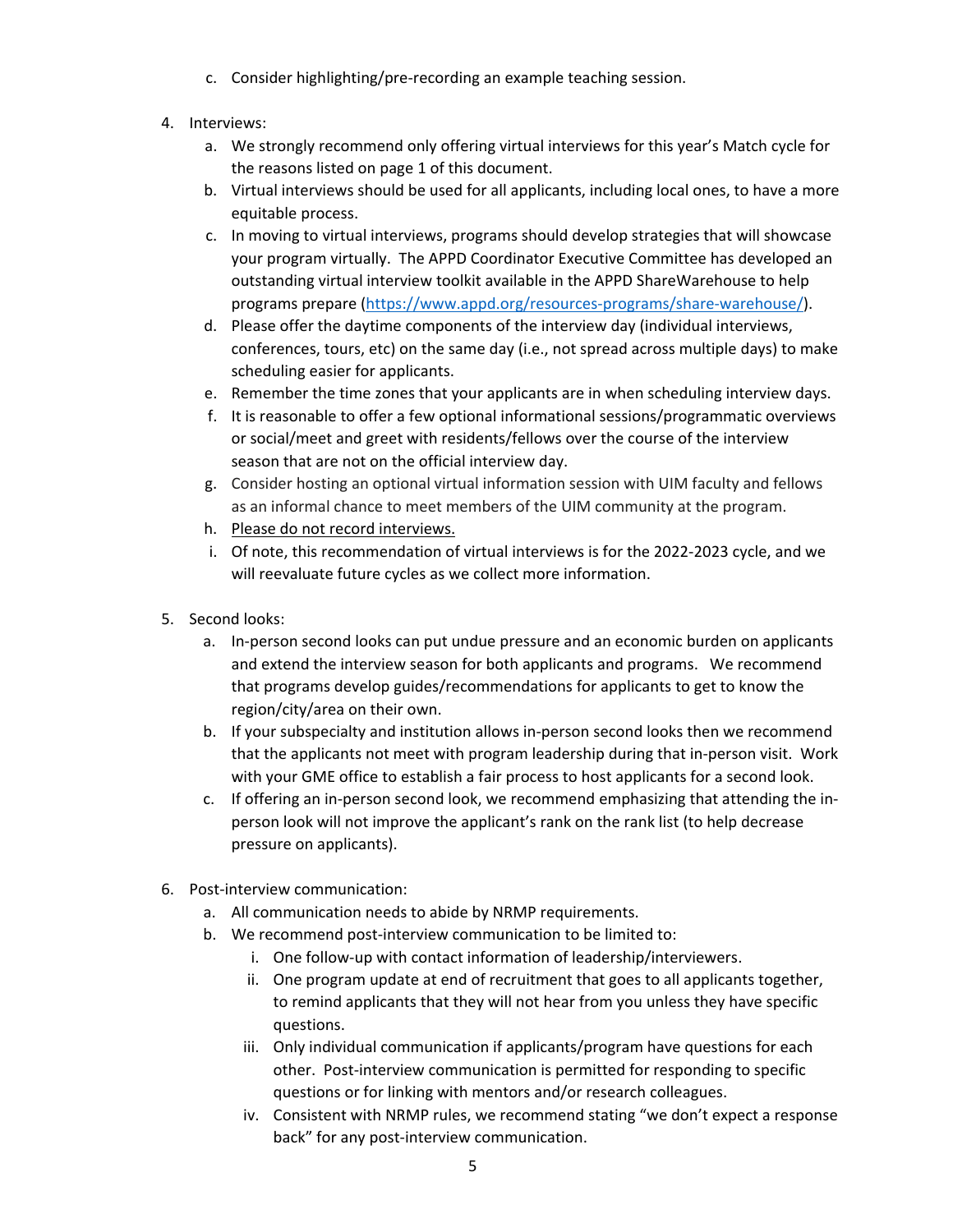- c. Keep in mind that even positive communications with applicants can be stressful to them.
- 7. Throughout the recruitment season:
	- a. Recognizing that programs have significant financial constraints due to the COVID‐19 pandemic, recognizing that some programs continue to have reduced administrative and coordinator support and increased administrative needs, recognizing that we are trying to create as equitable a recruitment season as possible, and because the students, residents, and fellows on our action team said that these are not necessary, we are strongly recommending:
		- i. Not providing food or gift cards for food
		- ii. Not distributing swag (e.g., pens, mugs, t‐shirts, other gifts with institutional logo) to applicants
- 8. The Match:
	- a. We highly encourage all fellowship directors to utilize the match to fill their program slots.

### **Recommendations to Subspecialty Organizations**

- 1. To provide adequate exposure to fellowship programs pre‐application:
	- a. Recommend that subspecialty organizations organize ways of supporting applicants to learn about all fellowship programs in its subspecialty
		- i. Options could include webinars, websites, etc.

### **Other Improvements to the Recruitment Process**

### **1. Aligned Peds and Med application cycles for 2022‐2023**

- a. We have worked with NRMP to align the pediatrics and internal medicine application cycles for 2022‐2023. Thank you for your input that was highly supportive of this change, to support more streamlined processes for couples participating in a couples match as well as Med‐Peds applicants and programs.
- b. Adolescent Medicine will also be joining this same cycle
- **2. Exploring ways of decreasing applications for oversubscribed subspecialties**
	- a. We have been discussing with ERAS the use of signaling for all subspecialties. They are not opening up signaling to pediatrics subspecialties in 2022‐2023, but are considering for the following year.

### **3. Exploring ways of increasing applications for undersubscribed subspecialties**

- a. Specialty Info sessions (hosted by AMSPDC, CoPS, COMSEP, APPD)
- b. Ongoing work of AMSPDC Workforce Initiative
- c. Exploring the use of signaling for undersubscribed subspecialties too.
- **4. Improving Residency‐Fellowship Transition/Warm Hand‐off**
	- a. Laura Chiel, Ariel Winn, Carrie Rassbach, Elisa Phillips, Dan Schumacher, and David Turner are leading a study to explore warm hand‐offs between residency programs and fellowships.